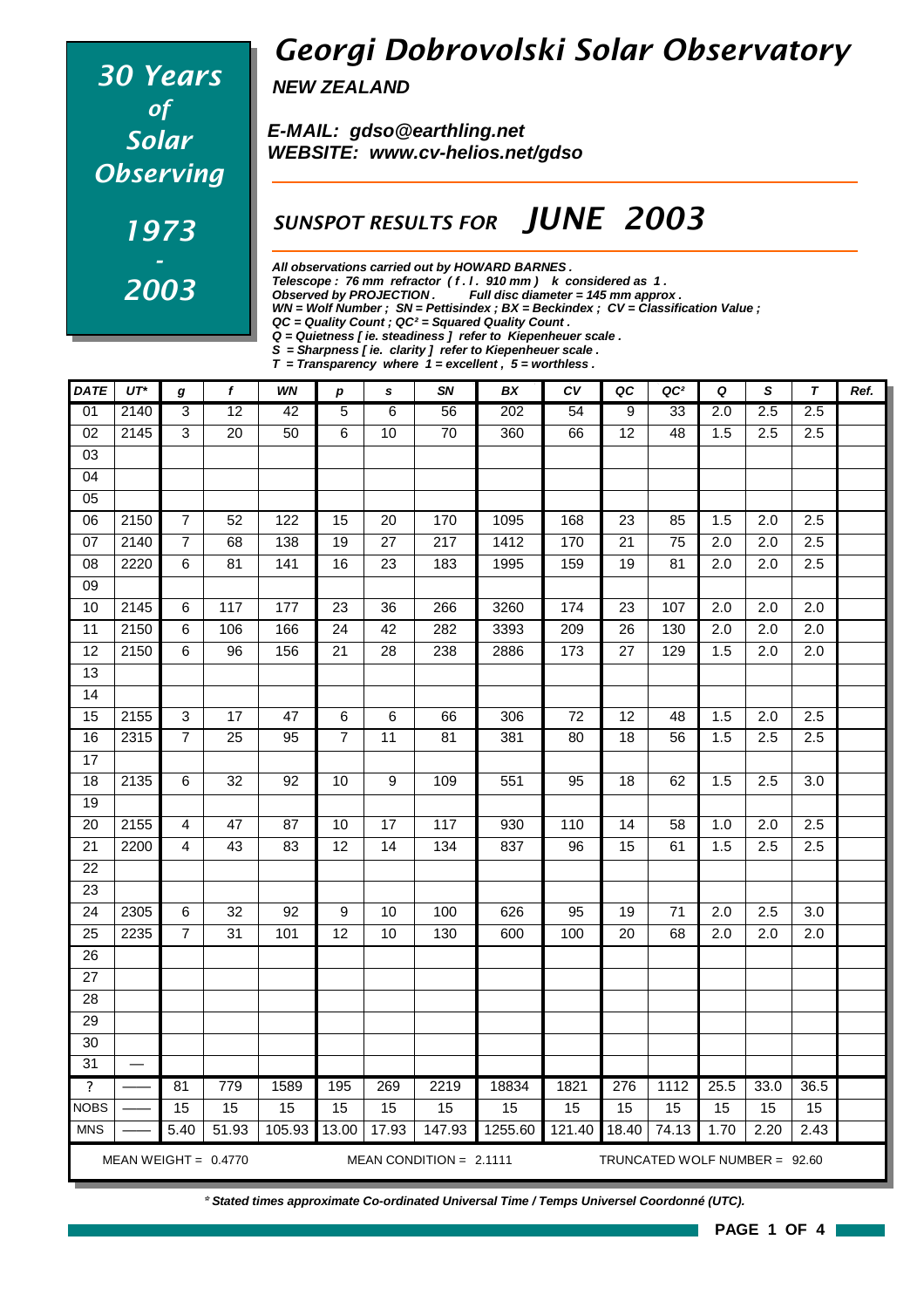#### *Georgi Dobrovolski Solar Observatory*

*SUNSPOT DISTRIBUTION & INTER-SOL INDICES FOR*

## *JUNE 2003*

*All observations carried out by HOWARD BARNES .*

*Telescope : 76 mm refractor ( f . l . 910 mm ) .*

*Observed by PROJECTION . Full disc diameter = 145 mm approx .*

*IS = Inter-Sol Index .*

*gr = number of multi-spot groups .*

*grfp = number of umbræ within penumbræ within the groups (gr) .*

*grf = number of non-penumbral spots within the groups (gr) .*

*efp = number of single penumbral spots .*

*ef = number of single non-penumbral spots .*

*Q = Quietness [ ie. steadiness ] refer to Kiepenheuer scale .*

*S = Sharpness [ ie. clarity ] refer to Kiepenheuer scale .*

*T = Transparency where 1 = excellent , 5 = worthless .*

| <b>DATE</b>             | UT   | IS               | gr             | grfp            | grf              | efp            | ef               | $\pmb Q$ | $\pmb{\mathsf{s}}$ | T    | Ref. |
|-------------------------|------|------------------|----------------|-----------------|------------------|----------------|------------------|----------|--------------------|------|------|
| 01                      | 2140 | 14               | $\overline{2}$ | $\overline{6}$  | $\overline{5}$   | 0              | $\overline{1}$   | 2.0      | 2.5                | 2.5  | 4269 |
| 02                      | 2145 | 23               | $\overline{3}$ | 10              | 10               | $\pmb{0}$      | $\pmb{0}$        | 1.5      | 2.5                | 2.5  | 4270 |
| 03                      |      |                  |                |                 |                  |                |                  |          |                    |      |      |
| 04                      |      |                  |                |                 |                  |                |                  |          |                    |      |      |
| 05                      |      |                  |                |                 |                  |                |                  |          |                    |      |      |
| 06                      | 2150 | 58               | 6              | 31              | 20               | $\mathbf{1}$   | 0                | 1.5      | 2.0                | 2.5  | 4271 |
| 07                      | 2140 | 73               | 5              | 40              | 26               | $\mathbf{1}$   | $\mathbf{1}$     | 2.0      | 2.0                | 2.5  | 4272 |
| 08                      | 2220 | $\overline{84}$  | $\overline{3}$ | $\overline{57}$ | $\overline{21}$  | $\overline{1}$ | $\overline{2}$   | 2.0      | $\overline{2.0}$   | 2.5  | 4273 |
| 09                      |      |                  |                |                 |                  |                |                  |          |                    |      |      |
| 10                      | 2145 | $\overline{1}22$ | 5              | 81              | 35               | $\pmb{0}$      | $\mathbf{1}$     | 2.0      | 2.0                | 2.0  | 4274 |
| $\overline{11}$         | 2150 | 111              | $\overline{5}$ | 64              | $\overline{41}$  | $\pmb{0}$      | $\mathbf{1}$     | 2.0      | $\overline{2.0}$   | 2.0  | 4275 |
| 12                      | 2150 | 102              | 6              | 68              | 28               | $\pmb{0}$      | $\pmb{0}$        | 1.5      | 2.0                | 2.0  | 4276 |
| 13                      |      |                  |                |                 |                  |                |                  |          |                    |      |      |
| $\overline{14}$         |      |                  |                |                 |                  |                |                  |          |                    |      |      |
| $\overline{15}$         | 2155 | 20               | $\overline{3}$ | 11              | 6                | $\mathbf 0$    | 0                | 1.5      | 2.0                | 2.5  | 4277 |
| 16                      | 2315 | 29               | $\overline{4}$ | $\overline{13}$ | 9                | $\overline{1}$ | $\boldsymbol{2}$ | 1.5      | 2.5                | 2.5  | 4278 |
| 17                      |      |                  |                |                 |                  |                |                  |          |                    |      |      |
| $\overline{18}$         | 2135 | 36               | $\overline{4}$ | 22              | 8                | $\mathbf{1}$   | 1                | 1.5      | 2.5                | 3.0  | 4279 |
| 19                      |      |                  |                |                 |                  |                |                  |          |                    |      |      |
| 20                      | 2155 | 50               | 3              | 30              | 16               | $\pmb{0}$      | $\mathbf{1}$     | 1.0      | 2.0                | 2.5  | 4280 |
| $\overline{21}$         | 2200 | 47               | $\overline{4}$ | 29              | $\overline{14}$  | $\pmb{0}$      | $\mathsf 0$      | 1.5      | 2.5                | 2.5  | 4281 |
| $\overline{22}$         |      |                  |                |                 |                  |                |                  |          |                    |      |      |
| 23                      |      |                  |                |                 |                  |                |                  |          |                    |      |      |
| 24                      | 2305 | 37               | 5              | 22              | $\boldsymbol{9}$ | $\pmb{0}$      | 1                | 2.0      | 2.5                | 3.0  | 4282 |
| 25                      | 2235 | 36               | $\overline{5}$ | 20              | $\boldsymbol{9}$ | $\mathbf{1}$   | $\mathbf{1}$     | 2.0      | 2.0                | 2.0  | 4283 |
| 26                      |      |                  |                |                 |                  |                |                  |          |                    |      |      |
| 27                      |      |                  |                |                 |                  |                |                  |          |                    |      |      |
| 28                      |      |                  |                |                 |                  |                |                  |          |                    |      |      |
| $\overline{29}$         |      |                  |                |                 |                  |                |                  |          |                    |      |      |
| 30                      |      |                  |                |                 |                  |                |                  |          |                    |      |      |
| 31                      |      |                  |                |                 |                  |                |                  |          |                    |      |      |
| $\overline{\mathbf{?}}$ |      | 842              | 63             | 504             | 257              | 6              | 12               | 25.5     | 33.0               | 36.5 |      |
| <b>NOBS</b>             |      | 15               | 15             | 15              | 15               | 15             | 15               | 15       | 15                 | 15   |      |
| <b>MNS</b>              |      | 56.13            | 4.20           | 33.60           | 17.13            | 0.40           | 0.80             | 1.70     | 2.20               | 2.43 |      |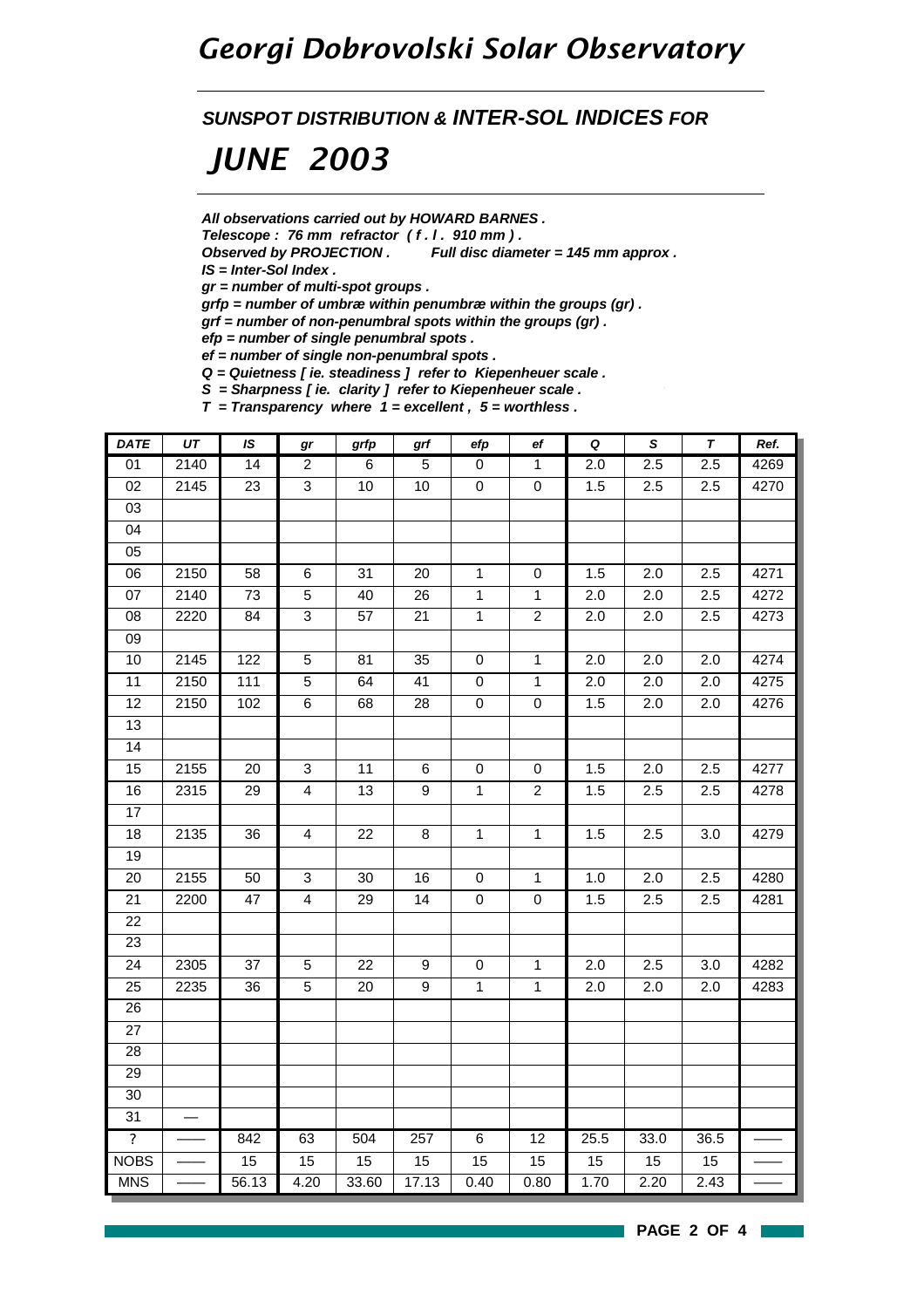#### *SUNSPOT CENSUS BY CLASSIFICATION FOR*

# *JUNE 2003*

*All observations carried out by HOWARD BARNES . Telescope : 76 mm refractor ( f . l . 910 mm ) . Observed by PROJECTION . Full disc diameter = 145 mm approx . IF 2 OR MORE REGIONS ARE OF THE SAME CLASSIFICATION , THEN SUNSPOT COUNTS ARE SEPARATED BY SOLIDI ( / ) .*

| DATE                        | UT                       | В<br>Α         |              |                |                | $\boldsymbol{c}$ | D<br>E         |                  |                                           | $\pmb{\mathit{F}}$ |                | G              |                                    | H              |             | J           |           |                |                  |
|-----------------------------|--------------------------|----------------|--------------|----------------|----------------|------------------|----------------|------------------|-------------------------------------------|--------------------|----------------|----------------|------------------------------------|----------------|-------------|-------------|-----------|----------------|------------------|
|                             |                          | g              | f            | g              | f              | $\boldsymbol{g}$ | $\mathbf f$    | $\boldsymbol{g}$ | f                                         | g                  | f              | g              | f                                  | g              | f           | g           | f         | g              | $\boldsymbol{f}$ |
| 01                          | 2140                     | $\mathbf{1}$   | $\mathbf{1}$ | $\mathbf 0$    | 0              | $\mathbf 0$      | $\mathbf 0$    | $\overline{2}$   | 3/8                                       | 0                  | $\mathbf 0$    | $\mathsf 0$    | $\pmb{0}$                          | 0              | 0           | 0           | 0         | 0              | 0                |
| 02                          | 2145                     | 0              | 0            | 0              | $\mathbf 0$    | $\mathbf 0$      | 0              | 3                | 5/5/10                                    | $\mathbf 0$        | $\mathbf 0$    | $\mathsf 0$    | $\mathbf 0$                        | $\mathbf 0$    | $\mathbf 0$ | 0           | 0         | 0              | $\mathbf 0$      |
| 03                          |                          |                |              |                |                |                  |                |                  |                                           |                    |                |                |                                    |                |             |             |           |                |                  |
| 04                          |                          |                |              |                |                |                  |                |                  |                                           |                    |                |                |                                    |                |             |             |           |                |                  |
| 05                          |                          |                |              |                |                |                  |                |                  |                                           |                    |                |                |                                    |                |             |             |           |                |                  |
| 06                          | 2150                     | $\mathbf 0$    | 0            | $\overline{2}$ | 3/4            | 0                | $\mathbf 0$    | 3                | 2/2/6                                     | $\mathbf{1}$       | 34             | $\mathsf 0$    | $\mathbf 0$                        | $\mathbf 0$    | $\mathbf 0$ | $\mathbf 0$ | 0         | $\mathbf{1}$   | $\mathbf{1}$     |
| 07                          | 2140                     | $\mathbf{1}$   | $\mathbf{1}$ | $\mathbf{1}$   | 5              | $\mathbf{1}$     | $\overline{2}$ | $\overline{2}$   | 9/11                                      | $\mathbf{1}$       | 39             | $\mathbf 0$    | $\pmb{0}$                          | $\mathbf 0$    | 0           | 0           | 0         | 1              | $\mathbf{1}$     |
| 08                          | 2220                     | $\overline{2}$ | 1/1          | 0              | 0              | 0                | 0              | 0                | 0                                         | 3                  | 15/17/46       | 0              | 0                                  | $\mathbf 0$    | 0           | 0           | 0         | $\mathbf{1}$   | $\mathbf{1}$     |
| 09                          |                          |                |              |                |                |                  |                |                  |                                           |                    |                |                |                                    |                |             |             |           |                |                  |
| 10                          | 2145                     | $\mathbf{1}$   | $\mathbf{1}$ | $\mathbf{1}$   | 4              | 0                | $\mathbf 0$    | $\mathbf{1}$     | 11                                        | $\overline{2}$     | 18/36          | $\mathbf{1}$   | 47                                 | $\mathbf 0$    | 0           | $\mathbf 0$ | 0         | 0              | 0                |
| 11                          | 2150                     | $\mathbf{1}$   | $\mathbf{1}$ | $\mathbf 0$    | 0              | 0                | $\mathbf 0$    | $\overline{2}$   | 3/12                                      | $\mathbf{1}$       | 11             | $\overline{2}$ | 37/42                              | $\mathbf 0$    | $\mathbf 0$ | $\mathbf 0$ | 0         | 0              | $\mathbf 0$      |
| 12                          | 2150                     | 0              | 0            | 0              | 0              | $\mathbf{1}$     | 3              | 3                | 7/8/12                                    | 0                  | 0              | $\overline{2}$ | 21/45                              | 0              | 0           | 0           | 0         | 0              | 0                |
| 13                          |                          |                |              |                |                |                  |                |                  |                                           |                    |                |                |                                    |                |             |             |           |                |                  |
| 14                          |                          |                |              |                |                |                  |                |                  |                                           |                    |                |                |                                    |                |             |             |           |                |                  |
| 15                          | 2155                     | 0              | 0            | $\mathbf 0$    | 0              | 0                | $\mathbf 0$    | 3                | 3/6/8                                     | $\mathbf 0$        | 0              | $\mathbf 0$    | $\pmb{0}$                          | $\mathbf 0$    | $\mathbf 0$ | $\mathbf 0$ | 0         | 0              | $\mathbf 0$      |
| 16                          | 2315                     | $\overline{2}$ | 1/1          | $\mathbf 0$    | 0              | $\overline{2}$   | 3/3            | $\overline{2}$   | 6/10                                      | $\mathbf 0$        | 0              | $\mathbf 0$    | 0                                  | $\mathbf 0$    | $\mathbf 0$ | $\mathbf 0$ | 0         | $\mathbf{1}$   | $\mathbf{1}$     |
| 17                          |                          |                |              |                |                |                  |                |                  |                                           |                    |                |                |                                    |                |             |             |           |                |                  |
| 18                          | 2135                     | $\mathbf{1}$   | $\mathbf{1}$ | $\mathbf 0$    | 0              | $\mathbf{1}$     | 3              | 3                | 4/5/18                                    | $\mathbf 0$        | 0              | $\mathsf 0$    | 0                                  | 0              | $\mathbf 0$ | $\mathbf 0$ | 0         | $\mathbf{1}$   | $\mathbf{1}$     |
| 19                          |                          |                |              |                |                |                  |                |                  |                                           |                    |                |                |                                    |                |             |             |           |                |                  |
| 20                          | 2155                     | $\mathbf{1}$   | $\mathbf{1}$ | $\mathbf 0$    | 0              | $\mathsf{O}$     | $\mathbf 0$    | $\overline{2}$   | 15/17                                     | $\mathbf{1}$       | 14             | $\mathbf 0$    | $\pmb{0}$                          | 0              | 0           | $\mathbf 0$ | 0         | $\mathbf 0$    | 0                |
| 21                          | 2200                     | $\mathbf 0$    | 0            | $\mathbf{1}$   | $\overline{2}$ | 0                | 0              | $\overline{2}$   | 13/15                                     | $\mathbf{1}$       | 13             | $\mathsf 0$    | $\pmb{0}$                          | 0              | $\mathbf 0$ | $\mathbf 0$ | 0         | $\mathbf 0$    | $\mathbf 0$      |
| 22                          |                          |                |              |                |                |                  |                |                  |                                           |                    |                |                |                                    |                |             |             |           |                |                  |
| 23                          |                          |                |              |                |                |                  |                |                  |                                           |                    |                |                |                                    |                |             |             |           |                |                  |
| 24                          | 2305                     | $\mathbf{1}$   | $\mathbf{1}$ | $\mathbf 0$    | 0              | $\mathbf{1}$     | 3              | $\overline{2}$   | 2/16                                      | $\mathbf{1}$       | 8              | $\mathbf 0$    | $\pmb{0}$                          | $\mathbf 0$    | $\mathbf 0$ | $\mathbf 0$ | 0         | $\mathbf{1}$   | $\overline{2}$   |
| 25                          | 2235                     | $\mathbf{1}$   | $\mathbf{1}$ | $\mathbf 0$    | 0              | $\overline{2}$   | 2/3            | $\mathbf{1}$     | 15                                        | $\mathbf{1}$       | $\overline{7}$ | $\pmb{0}$      | $\pmb{0}$                          | 0              | $\mathbf 0$ | 0           | 0         | $\overline{2}$ | 1/2              |
| 26                          |                          |                |              |                |                |                  |                |                  |                                           |                    |                |                |                                    |                |             |             |           |                |                  |
| 27                          |                          |                |              |                |                |                  |                |                  |                                           |                    |                |                |                                    |                |             |             |           |                |                  |
| 28                          |                          |                |              |                |                |                  |                |                  |                                           |                    |                |                |                                    |                |             |             |           |                |                  |
| 29                          |                          |                |              |                |                |                  |                |                  |                                           |                    |                |                |                                    |                |             |             |           |                |                  |
| 30                          |                          |                |              |                |                |                  |                |                  |                                           |                    |                |                |                                    |                |             |             |           |                |                  |
| 31                          | $\overline{\phantom{0}}$ |                |              |                |                |                  |                |                  |                                           |                    |                |                |                                    |                |             |             |           |                |                  |
| TOTALS _                    |                          | 12             | 12           | $\overline{5}$ | 18             | $\infty$         | 22             | 31               | 267                                       | 12                 | 258            | $\overline{5}$ | 192                                | $\overline{0}$ | $0$ 0       |             | $\pmb{0}$ | $\infty$       | $10$             |
|                             |                          |                |              |                |                |                  |                |                  | REGIONAL PERCENTAGES                      |                    |                |                |                                    |                |             |             |           |                |                  |
| $\sf B$<br>$\mathsf C$<br>A |                          |                | D            |                | E              |                  | $\mathsf F$    |                  | G<br>H                                    |                    |                |                | J                                  |                | 2g          |             |           |                |                  |
| 14.8                        |                          |                | $6.2\,$      |                | 9.9            |                  | 38.3           |                  | 14.8                                      |                    | $6.2\,$        | $0.0\,$        | $0.0\,$                            |                |             | 81<br>9.9   |           |                |                  |
|                             |                          |                |              |                |                |                  |                |                  |                                           |                    |                |                |                                    |                |             |             |           |                |                  |
|                             |                          |                |              |                | $NOBS = 15$    |                  |                |                  | $\overline{p}/\overline{g}$ mean = 2.3937 |                    |                |                | $\frac{1}{2}$ mean = 9.4206        |                |             |             |           |                |                  |
|                             |                          |                |              |                |                |                  |                |                  | $\frac{1}{p}$ / g mean = 2.4074           |                    |                |                | $\frac{1}{\sqrt{5}}$ mean = 9.6173 |                |             |             |           |                |                  |
|                             |                          |                |              |                |                |                  |                |                  | GROUP COMPLEXITY INDEX (GCI) = 12.0247    |                    |                |                |                                    |                |             |             |           |                |                  |